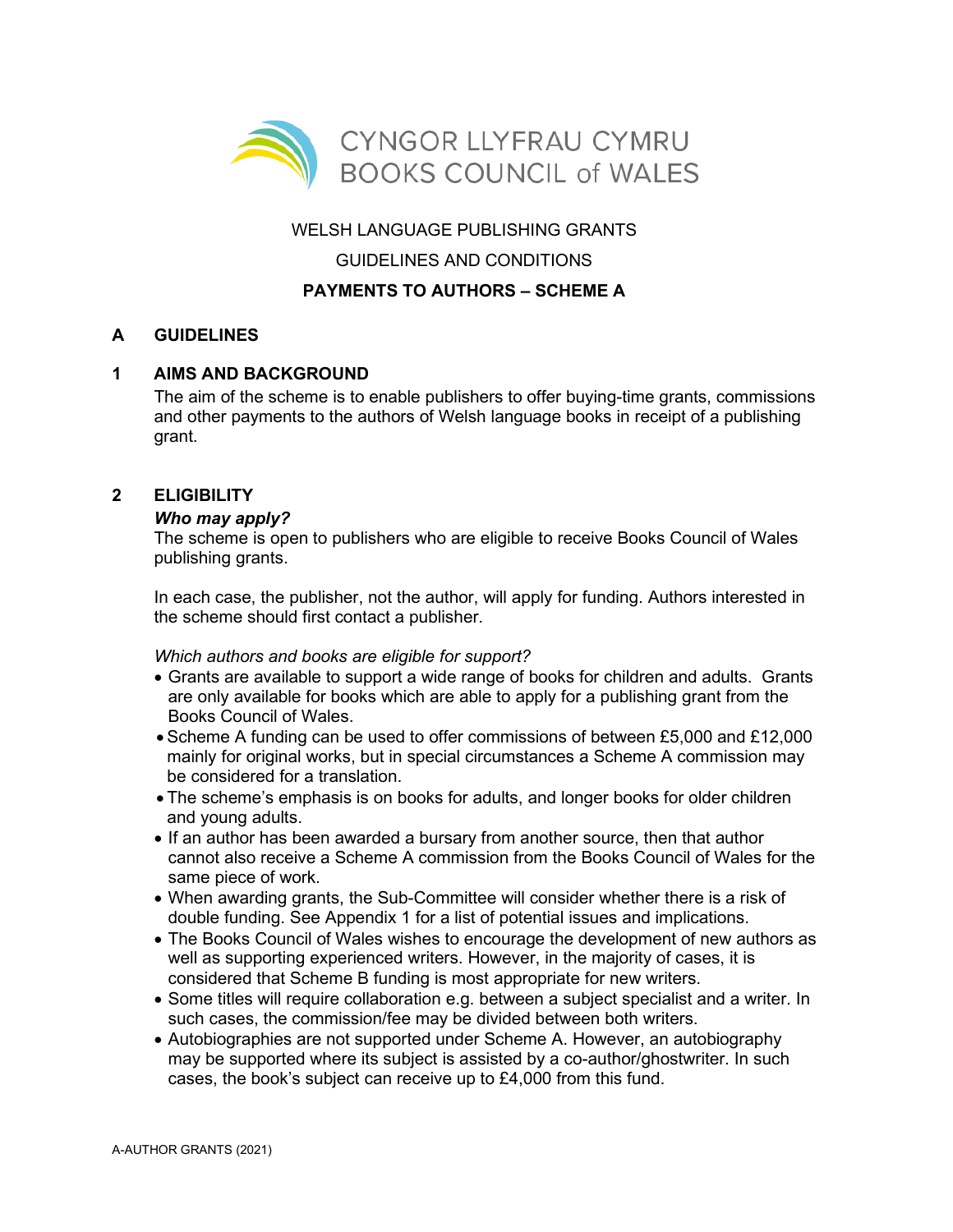• A commission cannot be awarded under Scheme A for an author to write a biography of a living person if that person does not wish the author to write the book and is unwilling to cooperate with the author on the work.

#### **3 THE GRANT**

- Grants of between £5,000 and £12,000 are offered towards buying the author's time, commissioning and offering other payments to authors.
- The emphasis within Scheme A is mainly on commissioning original material for a wide market, be that fiction or factual material.
- It is possible to commission a translation under Scheme A, but the book would definitely need to be for a wide market, and be a book where the Scheme B provision is not sufficient.
- All grants will be awarded by the Publishing Development Sub-Committee through a competitive application process.

#### **Scheme A (Literary)**

- There is a small fund available within Scheme A (Authors) for factual, critical or interpretive books which need substantial research and may not be as popular.
- £6,000 may be offered to buy author's time
- The fund will not consider applications to rewrite thesis.
- A grant will not be offered if another source of funding is available to the author, e.g. university lecturers can be given sabbaticals etc. to write.

#### **General**

- These payments will be in addition to the usual royalties.
- Publishers should consult each author to enquire whether other grant funding applications are to be submitted for the same author. It is possible for an author to be awarded grants to work on more than one grant funded book during the same period, but no author can receive in excess of  $£15,000$  in total author payments during one year.

## **4 PRIORITIES AND CRITERIA FOR THE ASSESSMENT OF APPLICATIONS**

The main priority of Scheme A is allowing the commissioning of material which is aimed at a wide market, mainly:

- novels for adults, where it is hoped to maintain and develop the number and variety of the products
- popular autobiographies, including many that have been co-authored and autobiographies that offer a variation on the traditional chronological form, with particular regard to autobiographies by women as well as men of diverse ethnic backgrounds.
- popular books that are representative of the diversity of society and with consideration given to articulating the life experiences of black, Asian and minority ethnic writers, as well as others with the protected characteristics of the Equality Act 2010.
- popular factual material
- a number of 'gift books' which are ambitious in production and format.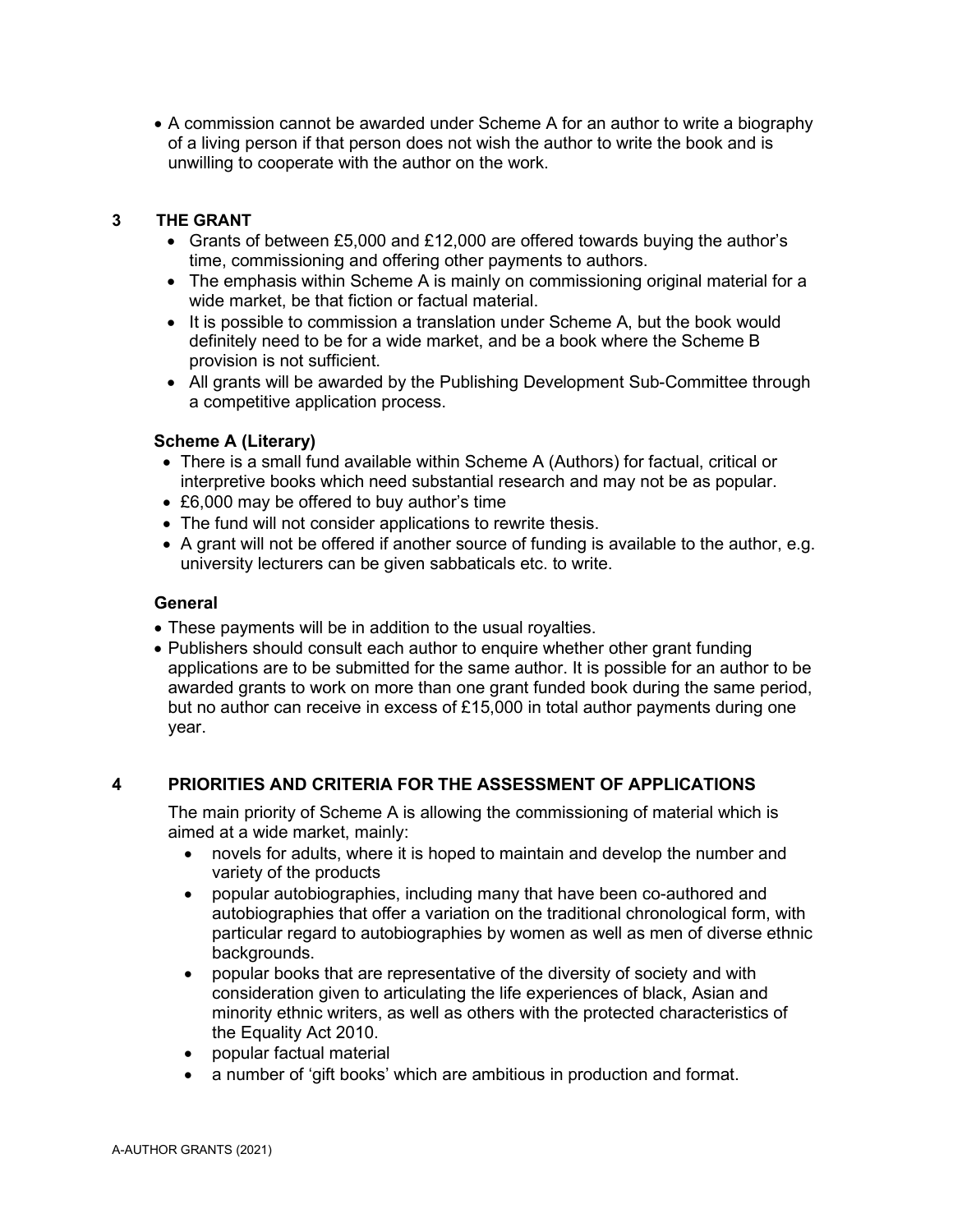These are only examples, the Council will be happy to consider other types of material that may be popular.

Applications are also assessed according to the following criteria:

- the author's record, with regard to quality of work, adhering to schedules, sales of previous publications;
- length of the book:
- the time the author is expected to spend completing the work;
- how quickly the work will be finished.

Between 2018-23 the scheme looks specifically at developing original material for older children and young people and books for experienced learners.

## **5 APPLICATION PROCEDURE AND TIMETABLE**

- Applications must be made on the application form which may be obtained from the address at the end of this document.
- Publishers should send a description of the intended work, together with a 1-3 pp outline and the reasons for commissioning the book; they should also state how the book will meet the above criteria and define the intended readership. The publisher can also enclose a short sample (say 10pp.) of the intended work.
- The timetable for the proposed work should be discussed in detail with the author, and a realistic timetable should be offered in the application. The Council is aware that the situation may change by the time the application is discussed, therefore in the case of successful applications an opportunity is given to offer an amended timetable in the contract. It is important that every effort is made to keep to that timetable. [Note Point 6 below regarding the implications of failure to adhere to the schedule.]
- Scheme A applications can be considered by the Publishing Development Sub-Committee at any of their meetings. Meetings are held regularly (at least bimonthly). Publishers are notified of exact dates in advance and information is also posted on the web. **(**In exceptional cases applications between meetings may be considered and confirmed at the following formal meeting.)

Due to the variety in publication schedule of different titles the available budget will vary from meeting to meeting.

All grants are offered in accordance with general conditions, as well as any specific conditions which might be applied to individual applications. **All applicants must agree to accept these conditions when submitting an application.** 

**There will be stiff competition for these grants: it is important that each application argues the case for awarding a grant as fully as possible.**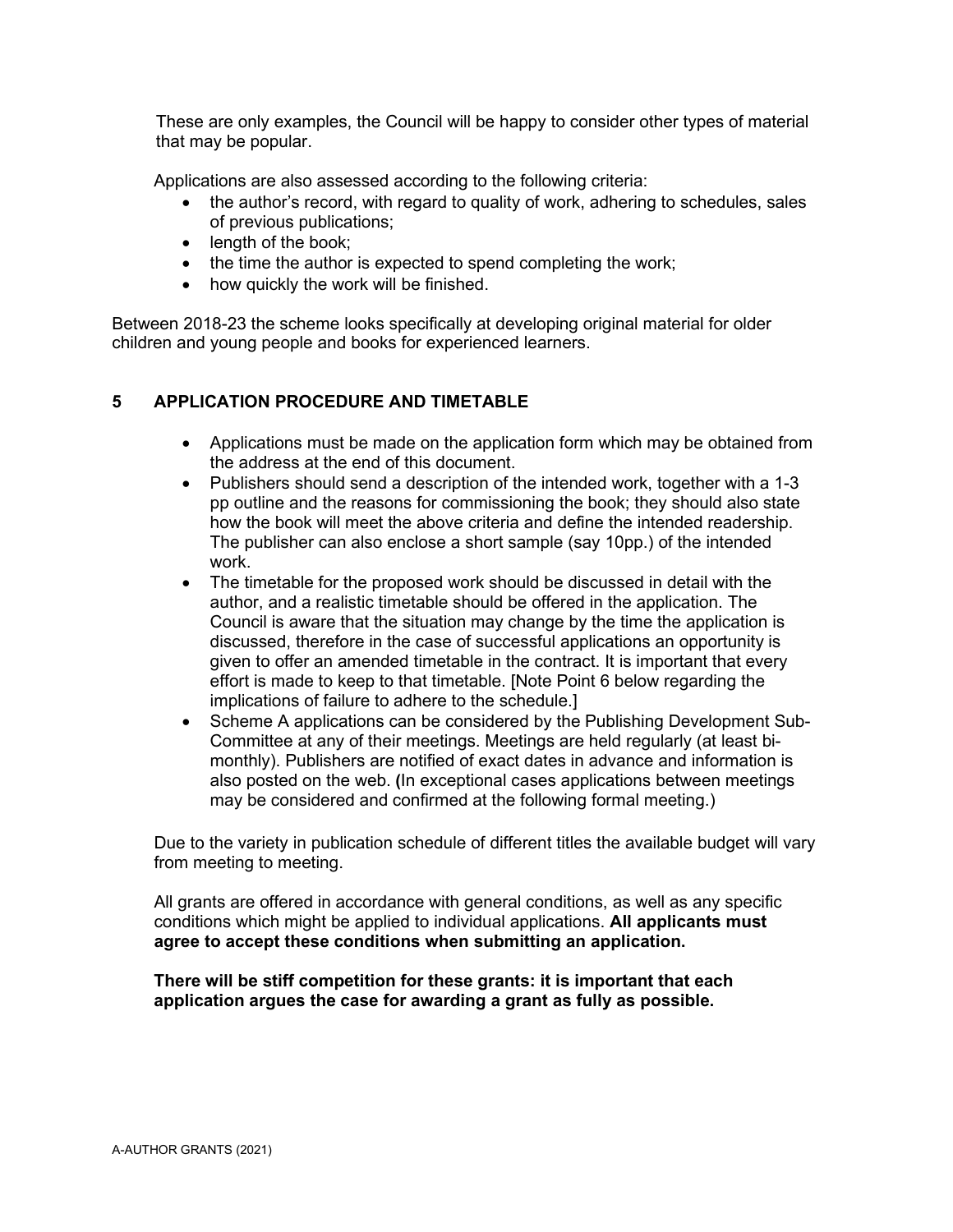# **6 PAYMENT OF GRANTS**

The Council will release payments to publishers in stages; publishers should follow the same procedure in paying authors. A contract of commission between publisher and author will be required before any money can be released.

- **Payment 1:** after the Council receives a claim form from the publisher, together with a copy of the contract of commission, signed by both sides, noting terms and the schedule for payments and completion of work.
- **Payment 2:** after the Council receives a claim form from the publisher, confirming receipt of half the commissioned work and that they are satisfied with its quality.
- **Payment 3: either** after the Council receives a claim form from the publisher, confirming receipt of the whole commissioned work and a report stating that it is of satisfactory quality *or* on publication (again, with claim form and report).

The Council reserves the right to deduct £500 off the final payment to an author if they present the completed work more than six months later than the date in the contract.

If an author fails to complete their work after receiving Payment 1 or Payment 2 the publisher should discuss with the Council how the grant should be repaid.

## **7 MONITORING AND EVALUATION OF WORK FUNDED**

The Books Council of Wales will request sales figures for each title funded through the Publishing Grant.

This will be taken into account when appraising future applications by the same author.

## **B GENERAL CONDITIONS**

- 1. The offer of grant is made on the basis of the information contained in the application and in any supplementary correspondence. The Books Council of Wales reserves the right to reconsider the grant awarded in cases where the published work does not correspond to the details given on the application form.
- 2. The grant recipient shall comply with any additional conditions and scheme requirements specified in the formal offer of grant or in any covering letter.
- 3. If the purposes for which the grant has been offered are not fulfilled, or not in due time, or if the relevant conditions have not been complied with, the Books Council of Wales (through the publisher) may require the recipient to return all or part of any grant which may have been paid.
- 4. Where a work is commissioned, the author should receive a commissioning contract, stating the terms and schedule for the work and the payments. The publisher must submit a signed copy of the contract when claiming the first payment.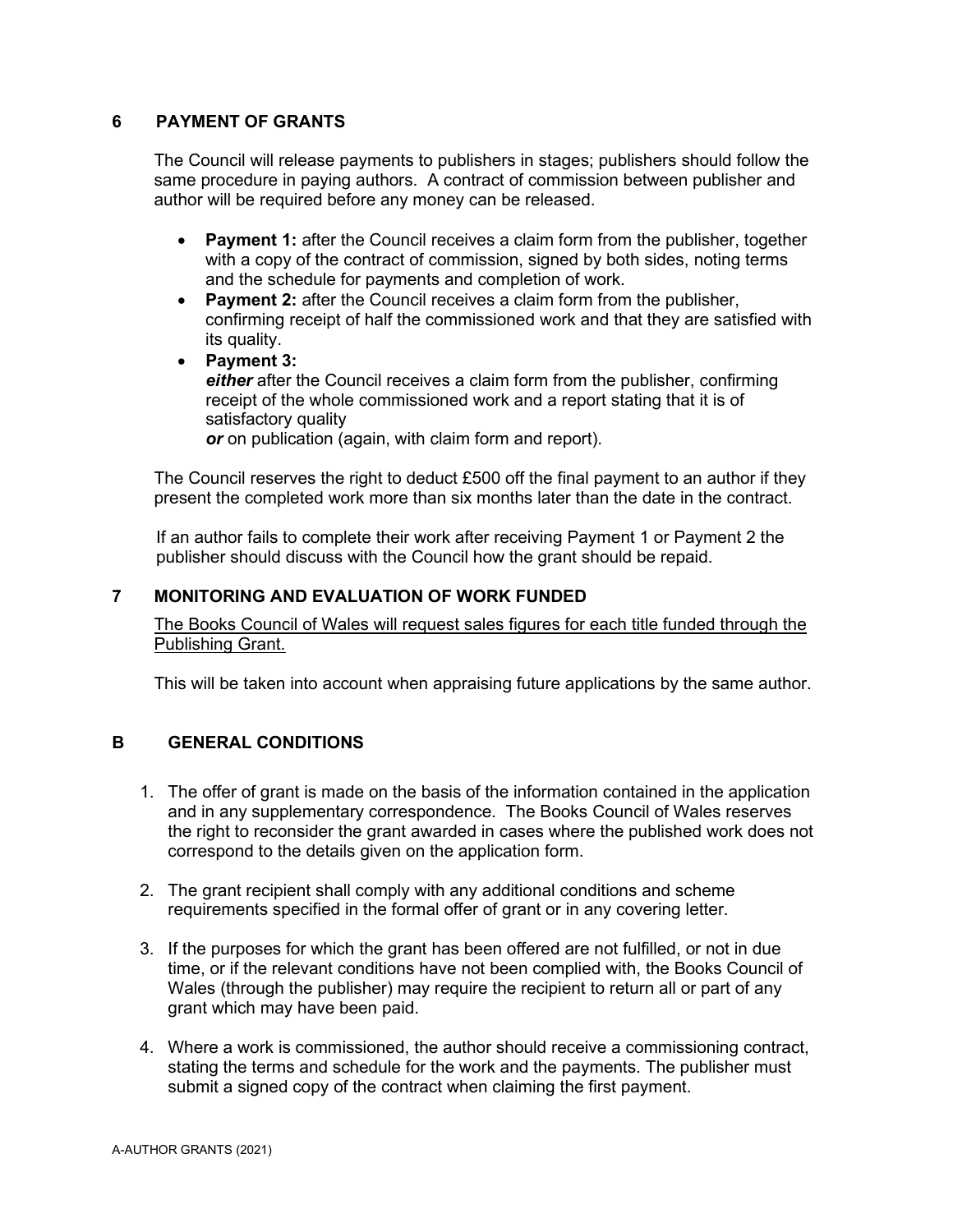- 5. All payments from the author fund are in addition to the royalty payments agreed between the author and the publisher in the publishing contract.
- 6. No author can receive a total sum greater than £15,000 in one financial year from the author fund. (Scheme A and Scheme B)
- 7. The author should receive any author payment claimed from the Books Council under the scheme within one month of the payment reaching the publisher.
- 8. A book aimed at Welsh learners in receipt of a Books Council grant is expected to comply with the language standards of the National Centre for Learning Welsh. Therefore, the books have to go through the Books Council Editorial Team to be edited to those standards, as well as proofreading. By going through this process the book will be able to be branded as part of the Amdani series and promoted through the Centre's network. The publisher should consult the Books Council's Design Team to ensure that the design complies with the series.
- 9. All original Books Council-funded books are expected to be published as an e-book as well as being placed on folio.cymru at the same time as the paper publication or within a maximum of six months.

# **Appendix 1**

In awarding funding under Scheme A and Scheme B the Sub-Committee and the Books Council of Wales will consider the following questions:

- Has the author been in receipt of a full time salary to work on the material to be published?
- Has any form of remuneration, such as sabbatical leave with pay, grant funding (from a source other than the Books Council of Wales), scholarship, bursary or prize money been awarded to work on the material prepared for the proposed publication?
- Are there sources of funding such as those listed above available for the proposed work?
- Is there a connection between the work to be published and the post held by the author?
- If the author is employed by a university, will the proposed publication be submitted to the Research Excellence Framework (REF)?
- Has the work been completed outside working hours or in addition to expected job-related responsibilities?
- Is the work likely to be published if funding is not awarded?
- Does the application present a strong case for the need for adequate funding?

If the Publishing Development Sub-Committee believes that the work has been funded, or that it should be funded from sources other than the Books Council of Wales, they will consider the following options:

• To provide funding for no more than 50% of the maximum allowed by the scheme.